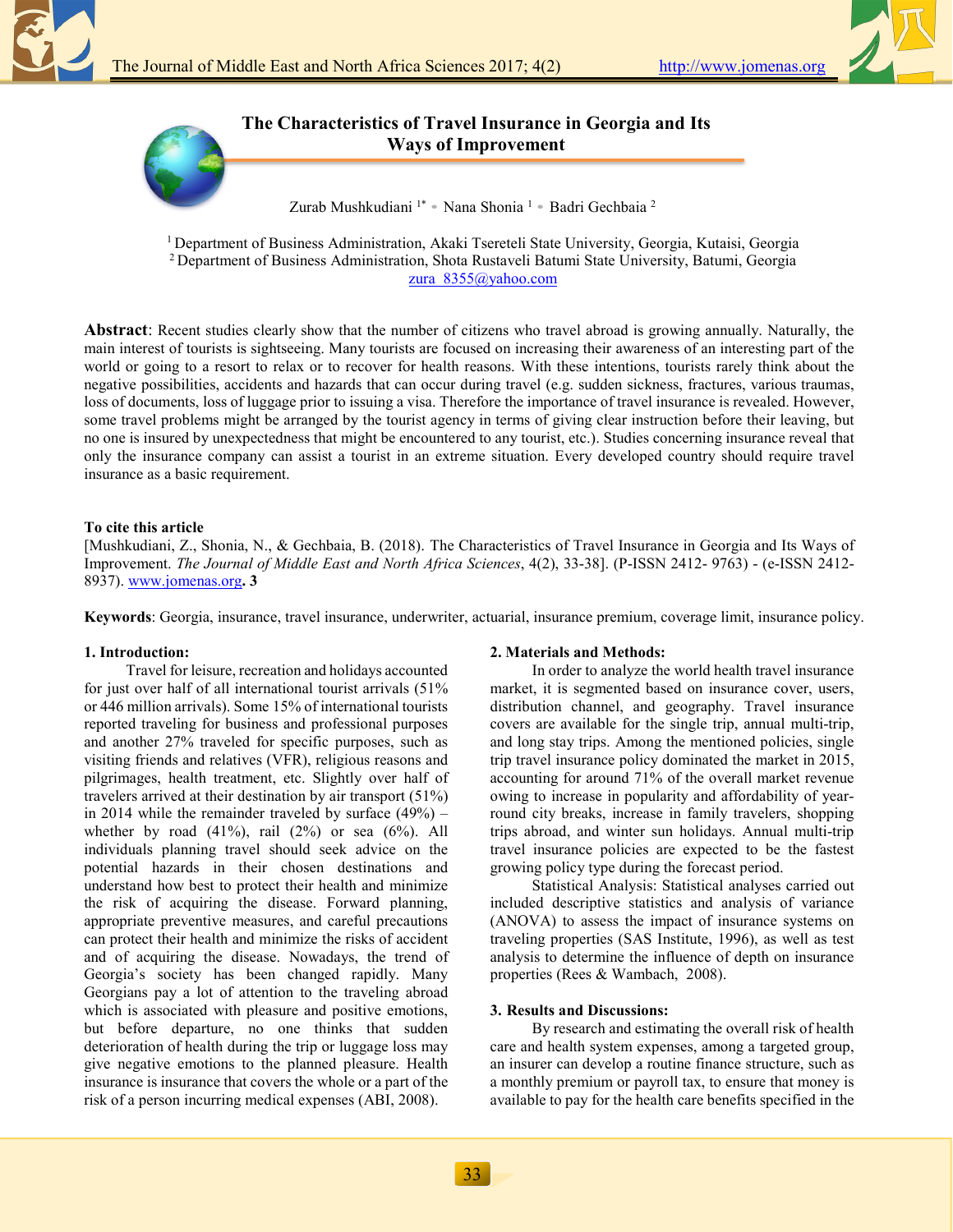insurance agreement (Sasso & Lurie, 2009). The benefit is administered by a central organization such as a government agency, private business, or not-for-profit entity. Health insurance is defined as "coverage that provides for the payments of benefits as a result of sickness or injury (Carrin, 2008). It includes insurance for losses from accident, medical expense, disability, or accidental death and dismemberment (see figure 1).



Figure 1. Insurance losses from accidents. Source: Insurance state supervision service of Georgia (2016)

The specific objectives of this study are to investigate key issues on traveling abroad when a tourist is in some extreme situation such as Climate change, Changes in the chemical composition of drinking water, Change of nutritional regime water, and others (Health Insurance Coverage. Centers for Disease Control and Prevention, 2014).

The central concept for this study is a relationship (or relation), which is frequently the lack of awareness of the situation negatively influence on the tourist's health (for example being on the sun long, uncertainty on allergies and so on.)

The number of insurance incidents is higher in those countries where tourists mainly go for entertainment.(coasts, a sharp change of climate) In recent times, the number of elderly tourists is increasing, who visit distant countries in order to see their relatives. Hourly belt, climate, nutritional regime, or long-term flight is relatively difficult for older people. It should be noted that the last years tend to 2-3 (often nursing) kids to travel (Finn & Bragg, 1986). This is still possible if the appropriate tour ticket takes into account the life in 5 stars hotel. Where nutrition and living conditions can be satisfactory for children, but in relatively low-level hotels,-boarding houses these requirements are not satisfied.

The picture is opposite in those countries such as Germany, France, Austria, and Switzerland. There are the very small amount of insurance incidents which explained by insurance companies that in these countries are traveling to a certain contingent-solid people who prefer a peaceful life (Anderson, 2007 ).

Travel insurance is a kind of peculiar nature that ensures the protection of property (material) interests of citizens during a tourist trip. This type of insurance belongs to the risky types of insurance, which is considered to be a significant feature of its short-term (Diamond, 1992). The high quality of indefinite period of insurance incidence and maybe the amount of damage. The insurance of tourists includes:

1) Travelers' medical (health) insurance.

2) Insurance from an accident that can be divided as Individual, Child insurance, Collective type of insurance for legal entities, and Compulsory insurance of passengers. 3) Insurance of travel impossibility, where the insurance object is property interests of the insured, which is related to unforeseen expenses, which will be originated in relation to the impossibility of traveling abroad, planned by the ensured.

4) Personal property or luggage insurance, transferred while traveling, property interests insurance, which is related to the use and control of the baggage of the insured. 5) Travelers' extra costs insurance is linked to insurance of property interests, which is related to additional expenses when traveling abroad( for instance: Delay of flight, delay of issuing of luggage by air carriers, which is justified by an official document issued by air carriers, early arrival) 6) Insurance of travelers responsibility, where the property interests of insured are considered as an insurance object, which is related to the latter's obligation to compensate for the damage of life, health or property inflicted by the third person while traveling abroad.

The above listed are not the only types of travel insurance, that may be offered by the insurance company to the customer, for example, In France it is offered not only medical insurance but also legal and informational services, which provides legal support of travelers in administrative and civil violations and give travelers information about convenient routes and different sights, moving in the city and in the country (Siegelman, 2003; Simon, 2005).

# *Specific types of travel insurance include insurance*

In case of unplanned flight, in case of bad weather in a temporary residence, in case of not leaving, visa fraud and canceling the tour compensation of different expenditures (in case of tourist's illness, trial and other) specific rules of individual types of tourism (travel) insurance are developed by the insurer, independently, In the frameworks of existing normative acts and relevant legislation.

### *Implementation schemes of travel insurance*

Nowadays there are two types of travel insurance schemes that can be presented as follows: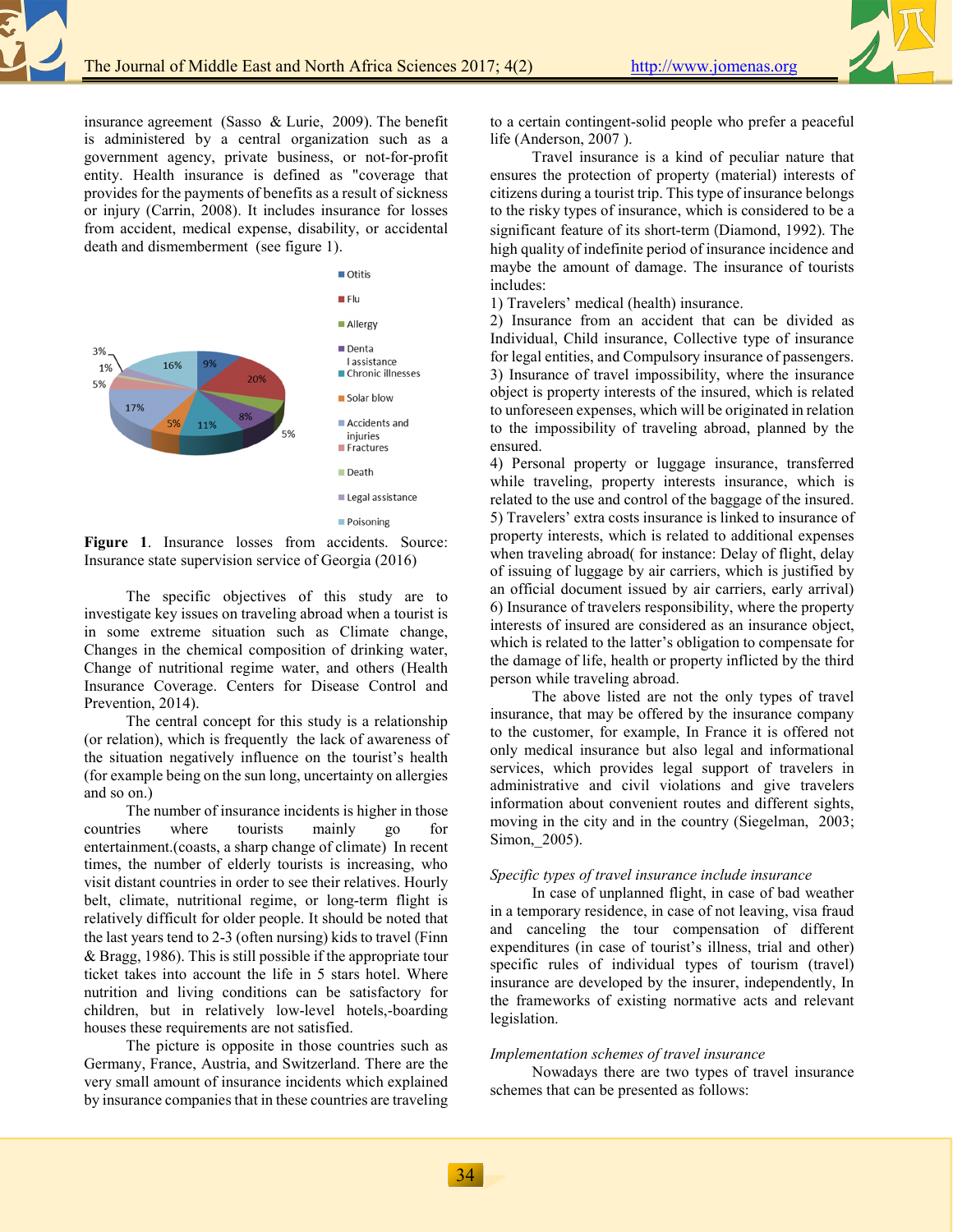



**Figure 2**. Implementation schemes of travel insurance Source: Own elaboration

According to the first scheme or the compensation scheme, the tourist pays the medical, legal or administrative service himself/herself and while returns in his country, - he/she produces/hands-in to the relevant insurance companies the important documents (insurance accident act, reports, checks, etc). If insurance case was confirmed documentary in this case the insurance makes decisions on reimbursement, according to the conditions set out in the policy. In case of reimbursement, the final decision can be made by the civil court (Huberman et al., 1983). The main drawback of this scheme is that tourist has to have a certain compensation because the insurer can always find some reason to avoid issuing insurance reimbursement. Because of these shortcomings, the use of the first scheme has been reduced in recent years (MoCarthy & Mitchell, 2010).

The second scheme is utilized by at least two companies, the local insurer and its foreign partner (may be involved in several relevant service provider companies), the insurer is obliged to inform the operator about an accident. All subsequent services are made by the company.

When we are talking about tourism or the branch of the tourism industry, which is a vital sector for many countries, it should be mentioned the close relationship of the hospitality industry with such discipline as a financial science, such as insurance job. Today, tourism has become a popular global activity and millions of people travel in different countries for various purposes.

The main requirement which exists for travelers is demand for travel insurance. Considering travel insurance in Georgian conditions, the person who has been traveled for each trip is practically associated with one of the paid insurance policies.

The number of indicated days in the travel insurance policy depends only on the conditions offered by the embassy requirements in which country you are going to travel (Insurance Research Council 2000, 2003). In major cases, the insurance period is equal to the number of days you plan to stay abroad. However, some countries have different demands and have been demanded insurance for excessive days to avoid unintended problems. (Delayed flight, natural disaster etc.)

Travel insurance policy is the holder's guarantee while staying abroad, guarantee that protects the tourist from accident occurs. It contains various services that are contained in the contract. The insurer/insured/insurance period/date of issue/insurance/insurance limit/additional coverage or another type of information is indicated in the policy (Kelly & Nielson, 2006).

In the travel insurance policy on the national market, we find such "articles" such as definitions, insurance covering, exemptions (what does not include travel insurance policies).The above information is given in the policy, both in Georgian and English.

 Introduction to the conditions of the insurance companies, as well as electronic form, various insurance companies have their own conditions, some of which may be given as follows (e.g. IC Group, Aldagi BCI and Ardi insurance companies).

Table 1: *IC Group Insurance Company (insurance conditions)*

| conditions)                          |          |           |          |
|--------------------------------------|----------|-----------|----------|
| Insurance                            | Limit    | Limit     | Limit    |
| coverage                             | 5 000 \$ | 50 000 \$ | 50 000 € |
| Emergency                            | V        | V         | V        |
| hospital services                    |          |           |          |
| Urgent outpatient<br>services        | V        | V         | V        |
| Emergency service<br>brigade service | V        | V         | V        |
| Insurance<br>repatriation            | V        | V         | V        |
| Repatriation of the<br>accompanying  |          |           | V        |
| person                               |          |           |          |
| Back to top                          |          |           | V        |
| Additional service                   |          |           |          |
| Luggage loss                         | V        | V         | V        |

Source: IC Group Insurance Company (2016)

The cost of travel policy depends on the following factors: Age of insured, Travel duration, Selected insurance product, Selected country for travel (Finkelstein & Poterba, 2004; Finkelstein et al., 2009).

On the insurance market of Georgia in every insurance company, we occur similar prices on clear conditions. It has been noted, that the price of traveling insurance has been changed from 0,5 GEL to ten GEL. Although, distinct kinds of policies exist, where the price in a day is significantly high. (For instance: GPI holding business travel and annual recurrent policy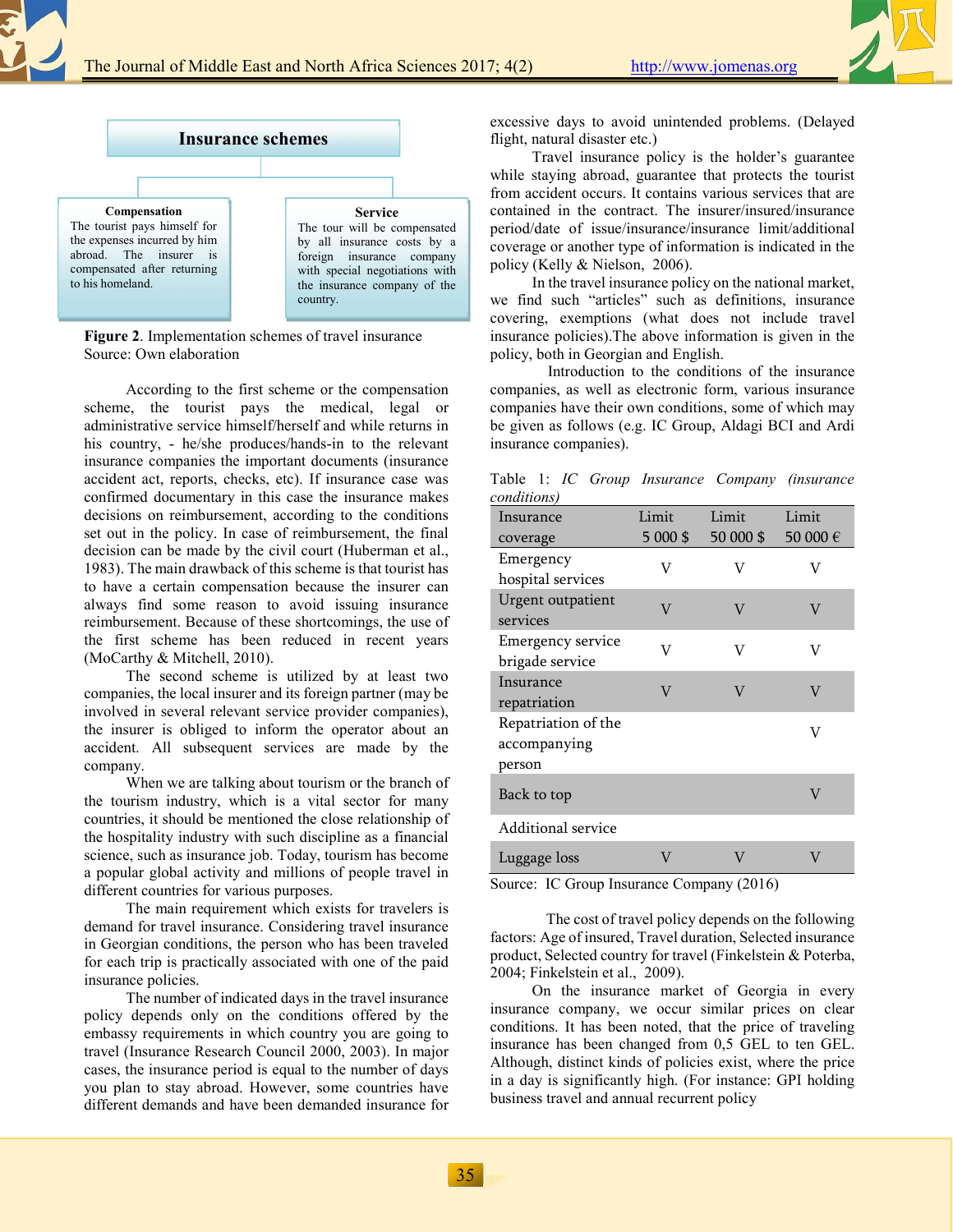

Table 2: *Aldagi BCI Insurance Company (insurance conditions)*

| Coverage                    | VIP Europe      | Any country in the world | For athletes    |                 |
|-----------------------------|-----------------|--------------------------|-----------------|-----------------|
|                             | Insurance limit | Insurance limit          | Insurance limit | Insurance limit |
|                             | 60 000 €        | 50 000 €                 | 50 000 €        | $5000$ \$       |
| Emergency medical           |                 |                          |                 |                 |
| assistance                  |                 |                          |                 |                 |
| <b>Emergency Outpatient</b> |                 |                          |                 |                 |
| Urgent hospitalization      |                 |                          |                 |                 |
| <b>Emergency Dentistry</b>  |                 |                          |                 |                 |
| Emergency ophthalmology     |                 |                          |                 |                 |
| Repatriation expenses       |                 |                          |                 |                 |
| You can buy more            |                 |                          |                 |                 |
| Luggage loss                |                 |                          |                 |                 |
| Flight delay                |                 |                          |                 |                 |
| Luggage delay               |                 |                          |                 |                 |
| Back to top                 |                 |                          |                 |                 |

5

Source: ALDAGI BCI Insurance Company (2016).

|  | Table 3: Business travel |  |
|--|--------------------------|--|
|--|--------------------------|--|

| Europe, the whole world |        |    |             |       |  |
|-------------------------|--------|----|-------------|-------|--|
| Age                     | $1-16$ |    | 16-64 65-75 | 75-85 |  |
| 1 day price (Gel)       | 14     | 14 | 28          | 56    |  |

Source: Own elaboration.

| Table 4              |          |  | Annual multiple policies |                                   |  |                    |  |
|----------------------|----------|--|--------------------------|-----------------------------------|--|--------------------|--|
| Europe               |          |  |                          | the whole world                   |  |                    |  |
| Age                  | $1 - 16$ |  |                          | $65-75$<br>75-85<br>1-16<br>16-64 |  | $65 - 75$<br>75-85 |  |
| 1 day price<br>(Gel) | 120      |  |                          | 120 230 448 265 265 475 896       |  |                    |  |

Source: Own elaboration the first 28 days of every visit to the country is insured.

Travelling insurance on the national market is carried out by every operational insurance company over the years. A common picture in traveling insurance according to fetched premiums and reimbursed loss was:



**Figure 3.** Attracted bonuses and reimbursed losses 2010- 2014 (millions of Gels). Source: Insurance state supervision service of Georgia, (2016).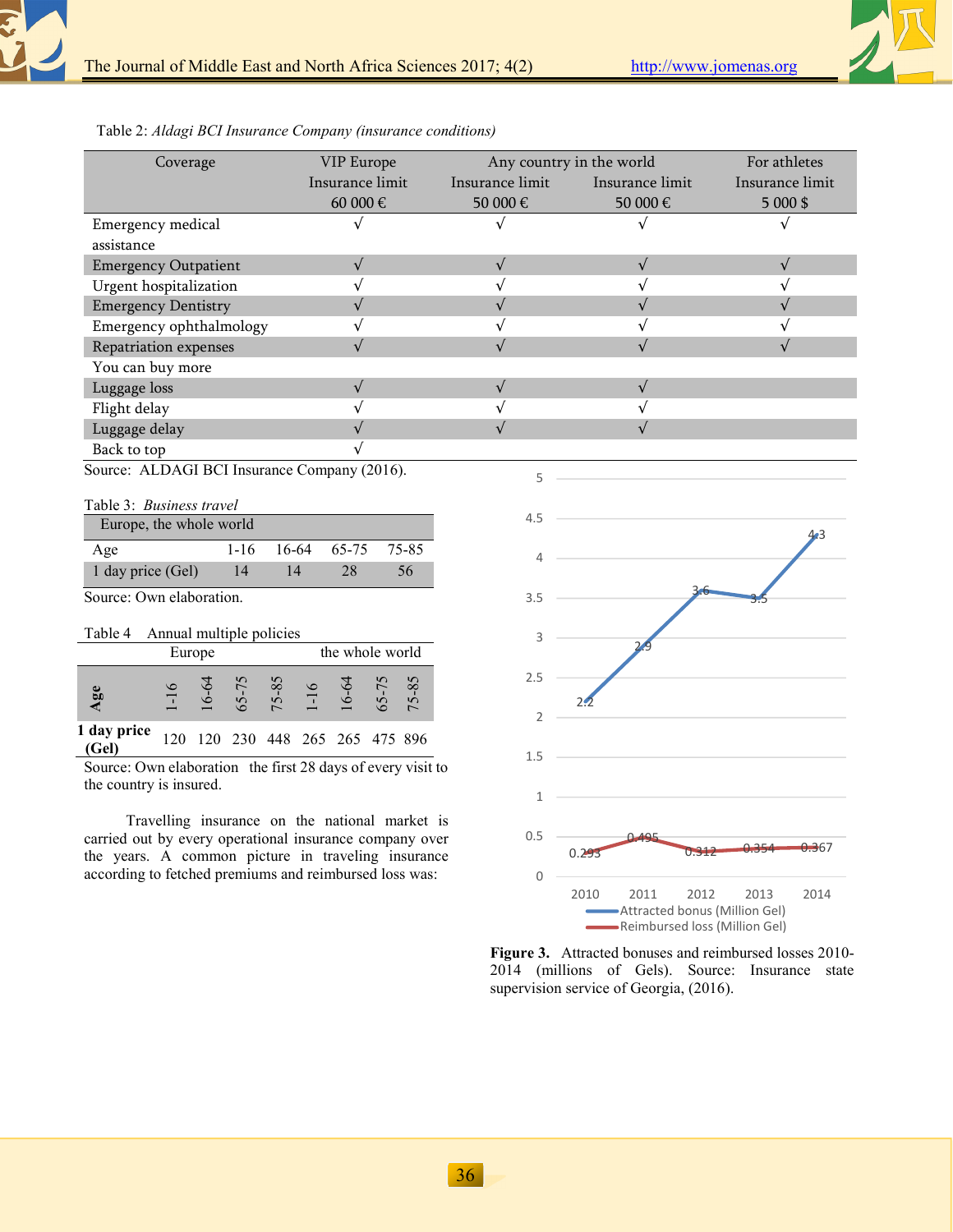The common portion with fetched premiums on the national market is quite little. They are:





It has been noted, that traveling insurance had not had a specific name before 2010 and its income was calculated with various insurance and ''social insurance''.

### **4. Conclusion:**

Problems of traveling insurance and ways of their improvement on the national market

As with any research, there were some limitations to the current study. At the first glance, the current study aims to explore that traveling insurance is cheap, comfortable and receptacle as for consumer as for consumer as for insurance company, although many kinds of problems have occurred in a sample of observation. Issues are problematical as for insurancer as for insured. The first problem is a limitation of a choice, in spite of, although the great number of companies own traveling insurance on the national market.

The great numbers of conditions are existed, although these conditions are similar to each other. Essentially the conditions of every insurance company are similar practically and nothing is distinguished from each other. Because of a choice can't be made by the client in identical conditions. This is one of the faults of the insurance representative, which is said hardily. It has been mentioned by us that coefficient of a very low unprofitability as a second problem, wherefore underwriting has not been involved in the indicated product of the financial index practically. The part of it is low, each consumer is insured practically, wherefore its calculate is

simplified that's why not to be used the third essential problem, which is created and which is deceived expectation. According to the contract, different kinds of covered limits exist. In spite of these limits, the daily limit is considered as indispensable condition essentially, which is meant four hundred euro in a day correspondingly. According to this if treatment of the insured is more considerably expensive by the day, more than four hundred euro is not refunded despite the common limit correspondingly. If day costs five hundred euro in an appropriate initiation and one thousand five hundred euro are equal after three days payable bills. Only one thousand two hundred euro will be covered, despite recallable, fifty thousand or sixty thousand euro are a common limit of covering.

 The functions of underwriting in traveling insurance must be activated once and for all, because of this it is necessarily selective. The bonus of insurance must be increased definitely. Future of special adding must occur in an appropriate condition. Appropriate conditions must be introduced by insurancer, in order to prevent the problems. Many conditions, which is written about the contract must be reconsidered, their modification can be or giving liberty of choices on the insured. which is the manager of the insurance companies as far as possible.

 Finally, it has been noted, that conditions of the contract should be introduced by insurancer thoroughly. Although, he or she must have had many kinds of alternative, traveling improvement on the national market can occur in such cases.

### **Corresponding Author:**

Zurab Mushkudiani, Ph.D. Department of Business Administration, Akaki Tsereteli State University, Georgia, Kutaisi, Georgia. E-mail: zura\_8355@yahoo.com

#### **References:**

- 1. ABI (2008), 'The role of risk classification in insurance: Understanding how insurance is priced', a report prepared by R. Driver, D, O'Neill and A Peppers, ABI Research Paper NO. 11.<br>LDAGI BCI Insurance
- 2. ALDAGI BCI Insurance Company, (2016) http://www.aldagi.ge/ge/
- 3.\_Anderson, J. D., C. G. Bolton, G. L. Callan, Martin Cross, S. K. Howard, G. R. J. Mitchell, K. P. Murphy, J. C. Rakow, P. A. Stirling, and G. E. Welsh. "GRIP General Insurance Premium Rating Issues Working Party." (2007).
- 4.\_Carrin, G., Mathauer, I., Xu, K., & Evans, D. B. (2008). Universal coverage of health services: tailoring its implementation. *Bulletin of the World Health Organization*, *86*(11), 857-863.
- 5. Diamond, P. (1992). Organizing the health insurance market. *Econometrica: Journal of the Econometric Society*, 1233-1254.